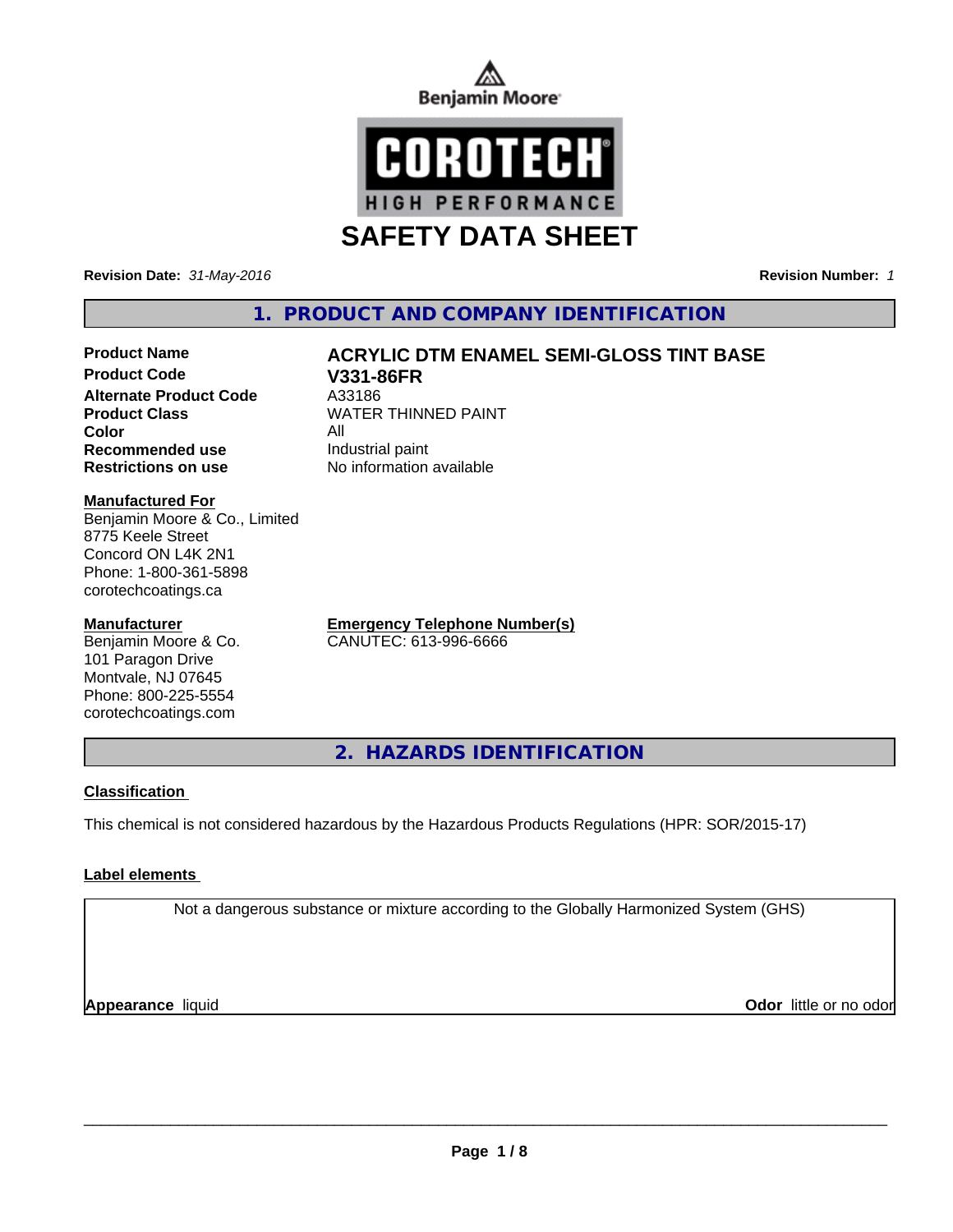#### **Other information**

No information available

# **3. COMPOSITION INFORMATION ON COMPONENTS**

| <b>Chemical Name</b>                                                         | <b>CAS-No</b>  | Weight % (max) |
|------------------------------------------------------------------------------|----------------|----------------|
| Titanium dioxide                                                             | 13463-67-7     | $10 - 30%$     |
| Kaolin                                                                       | 1332-58-7      | ' - 5%         |
| Propanoic acid, 2-methyl-, monoester with<br>2,2,4-trimethyl-1,3-pentanediol | 25265-77-4     | 1 - 5%         |
| Diethylene glycol monoethyl ether                                            | $111 - 90 - 0$ | ' - 5%         |
| Zinc phosphate                                                               | 7779-90-0      | $0.25 - 0.5\%$ |
| Zinc oxide                                                                   | 1314-13-2      | $0.1 - 0.25%$  |

# **4. FIRST AID MEASURES**

| <b>General Advice</b>                  | No hazards which require special first aid measures.                                               |
|----------------------------------------|----------------------------------------------------------------------------------------------------|
| <b>Eye Contact</b>                     | Rinse thoroughly with plenty of water for at least 15<br>minutes and consult a physician.          |
| <b>Skin Contact</b>                    | Wash off immediately with soap and plenty of water<br>removing all contaminated clothes and shoes. |
| <b>Inhalation</b>                      | Move to fresh air. If symptoms persist, call a physician.                                          |
| Ingestion                              | Clean mouth with water and afterwards drink plenty of<br>water. Consult a physician if necessary.  |
| <b>Most Important Symptoms/Effects</b> | None known.                                                                                        |
| <b>Notes To Physician</b>              | Treat symptomatically.                                                                             |

**5. FIRE-FIGHTING MEASURES**

| <b>Suitable Extinguishing Media</b>                                    | Use extinguishing measures that are appropriate to local<br>circumstances and the surrounding environment.                                   |
|------------------------------------------------------------------------|----------------------------------------------------------------------------------------------------------------------------------------------|
| <b>Protective Equipment And Precautions For</b><br><b>Firefighters</b> | As in any fire, wear self-contained breathing apparatus<br>pressure-demand, MSHA/NIOSH (approved or equivalent)<br>and full protective gear. |
| <b>Specific Hazards Arising From The Chemical</b>                      | Closed containers may rupture if exposed to fire or<br>extreme heat.                                                                         |
| <b>Sensitivity To Mechanical Impact</b>                                | No.                                                                                                                                          |
| <b>Sensitivity To Static Discharge</b>                                 | No.                                                                                                                                          |
| <b>Flash Point Data</b>                                                |                                                                                                                                              |
| Flash Point (°F)                                                       | Not applicable                                                                                                                               |
| Flash Point (°C)                                                       | Not applicable                                                                                                                               |
| <b>Flash Point Method</b>                                              | Not applicable                                                                                                                               |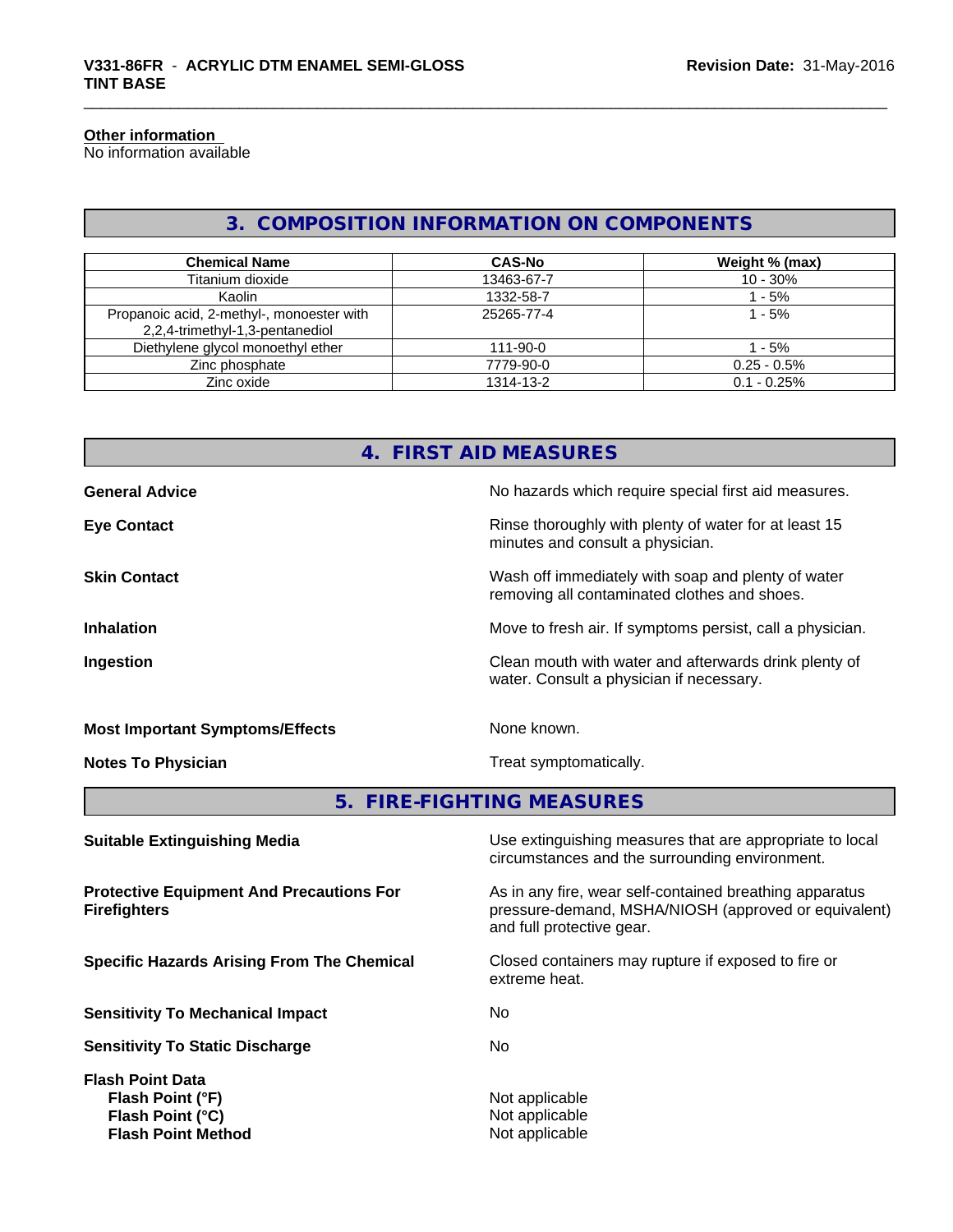#### **Flammability Limits In Air**

**Lower Explosion Limit** Not applicable **Upper Explosion Limit** Not applicable

**NFPA Health:** 1 **Flammability:** 0 **Instability:** 0 **Special:** Not Applicable

#### **NFPA Legend**

- 0 Not Hazardous
- 1 Slightly
- 2 Moderate
- 3 High
- 4 Severe

*The ratings assigned are only suggested ratings, the contractor/employer has ultimate responsibilities for NFPA ratings where this system is used.*

*Additional information regarding the NFPA rating system is available from the National Fire Protection Agency (NFPA) at www.nfpa.org.*

## **6. ACCIDENTAL RELEASE MEASURES**

**Personal Precautions Precautions** Avoid contact with skin, eyes and clothing. Ensure

adequate ventilation.

**Other Information Discription Prevent further leakage or spillage if safe to do so.** 

**Environmental Precautions** See Section 12 for additional Ecological Information.

**Methods For Clean-Up Force 20 All 20 All 20 All 20 Soak** up with inert absorbent material. Sweep up and shovel into suitable containers for disposal.

## **7. HANDLING AND STORAGE**

**Handling Handling Avoid contact with skin, eyes and clothing. Avoid breathing H** 

vapors, spray mists or sanding dust. In case of insufficient ventilation, wear suitable respiratory equipment.

**Storage Keep container tightly closed. Keep out of the reach of Keep** container tightly closed. Keep out of the reach of children.

#### **Incompatible Materials Incompatible Materials No information available**

**8. EXPOSURE CONTROLS / PERSONAL PROTECTION**

## **Exposure Limits**

*No exposure limits have been established for this product.*

| <b>Chemical Name</b>                 | <b>ACGIH</b>                                   | <b>Alberta</b>                                 | <b>British Columbia</b>                        | <b>Ontario</b>                                | Quebec                                                                                  |
|--------------------------------------|------------------------------------------------|------------------------------------------------|------------------------------------------------|-----------------------------------------------|-----------------------------------------------------------------------------------------|
| Titanium dioxide                     | 10 mg/m $3$ - TWA                              | 10 mg/m $3$ - TWA                              | 10 mg/m $3$ - TWA<br>$3 \text{ mg/m}^3$ - TWA  | 10 mg/m $3$ - TWA                             | 10 mg/m $3$ - TWAEV                                                                     |
| Kaolin                               | $2 \text{ ma/m}^3$ - TWA                       | $2 \text{ ma/m}^3$ - TWA                       | $2 \text{ ma/m}^3$ - TWA                       | $2 \text{ mg/m}^3$ - TWA                      | 5 mg/m <sup>3</sup> - TWAEV                                                             |
| Diethylene glycol monoethyl<br>ether | N/E                                            | N/E                                            | N/E                                            | 30 ppm - TWA<br>165 mg/m <sup>3</sup> - TWA   | N/E                                                                                     |
| Zinc oxide                           | $2 \text{ mg/m}^3$ - TWA<br>10 $mq/m^3$ - STEL | $2 \text{ mg/m}^3$ - TWA<br>10 mg/m $3 -$ STEL | $2 \text{ mg/m}^3$ - TWA<br>10 mg/m $3$ - STEL | $2 \text{mq/m}^3$ - TWA<br>10 mg/m $3 -$ STEL | $10 \text{ mg/m}^3$ - TWAEV<br>$5 \text{ mg/m}^3$ - TWAEV<br>$10 \text{ mg/m}^3$ - STEV |

#### **Legend**

ACGIH - American Conference of Governmental Industrial Hygienists Alberta - Alberta Occupational Exposure Limits

British Columbia - British Columbia Occupational Exposure Limits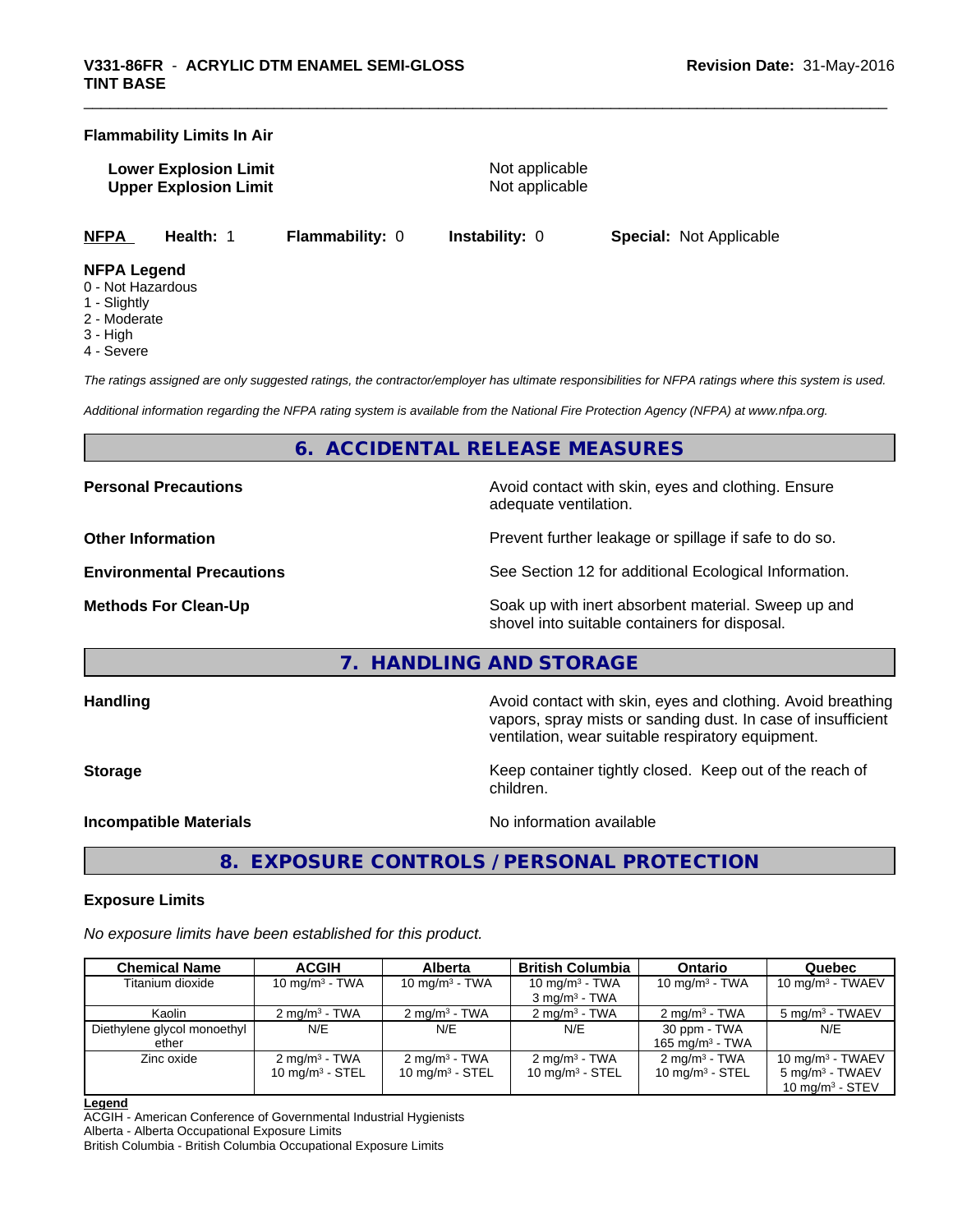Ontario - Ontario Occupational Exposure Limits Quebec - Quebec Occupational Exposure Limits N/E - Not established

**Personal Protective Equipment**

**Engineering Measures Ensure** Ensure adequate ventilation, especially in confined areas.

**Eye/Face Protection Safety glasses with side-shields. Skin Protection Protection Protective gloves and impervious clothing. Respiratory Protection In case of insufficient ventilation wear suitable respiratory** equipment.

**Hygiene Measures Avoid contact with skin, eyes and clothing. Remove and Avoid contact with skin, eyes and clothing. Remove and Avoid contact with skin, eyes and clothing. Remove and** wash contaminated clothing before re-use. Wash thoroughly after handling.

## **9. PHYSICAL AND CHEMICAL PROPERTIES**

**Appearance** liquid **Odor** little or no odor **Odor Threshold No information available No information available Density (lbs/gal)** 9.9 - 10.2 **Specific Gravity** 1.18 - 1.22 **pH** No information available **Viscosity (cps)** No information available **Solubility No information available No information available Water Solubility Water Solubility Water Solubility No information available Evaporation Rate No information available No information available Vapor Pressure** No information available **Vapor Density Vapor Density No information available Wt. % Solids** 50 - 60 **Vol. % Solids** 35 - 45 **Wt. % Volatiles Vol. % Volatiles** 55 - 65 **VOC Regulatory Limit (g/L)** <250 **Boiling Point (°F)** 212 **Boiling Point (°C)** 100 **Freezing Point (°F)** 32 **Freezing Point (°C) Flash Point (°F)** Not applicable **Flash Point (°C)**<br> **Flash Point Method**<br> **Flash Point Method** Not applicable **Flash Point Method Flammability (solid, gas)** Not applicable **Upper Explosion Limit**<br> **Lower Explosion Limit**<br> **Lower Explosion Limit Lower Explosion Limit Autoignition Temperature (°F)** No information available **Autoignition Temperature (°C)** No information available **Decomposition Temperature (°F)** No information available **Decomposition Temperature (°C)** No information available **Partition Coefficient (n-octanol/water)** No information available

## **10. STABILITY AND REACTIVITY**

**Reactivity Not Applicable** 

**Chemical Stability Stable under normal conditions.**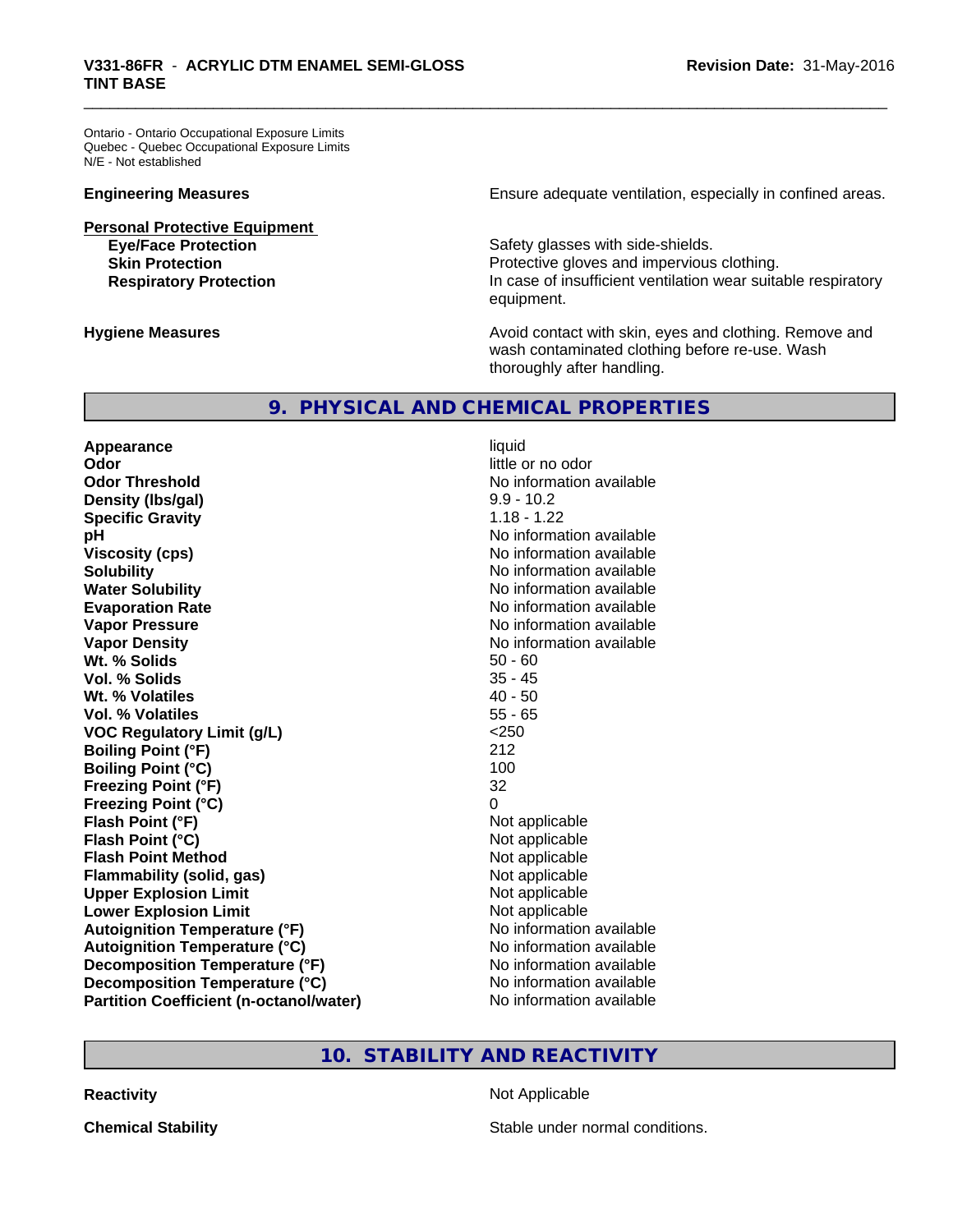| <b>Conditions To Avoid</b>                | Prevent from freezing.                   |
|-------------------------------------------|------------------------------------------|
| <b>Incompatible Materials</b>             | No materials to be especially mentioned. |
| <b>Hazardous Decomposition Products</b>   | None under normal use.                   |
| <b>Possibility Of Hazardous Reactions</b> | None under normal conditions of use.     |

## **11. TOXICOLOGICAL INFORMATION**

## **Product Information Information on likely routes of exposure**

**Acute Toxicity** 

**Principal Routes of Exposure Exposure** Eye contact, skin contact and inhalation.

Substance may cause slight skin irritation. Prolonged or repeated contact may dry skin and cause irritation.

**Product Information** and **Product Information No information available** 

## **Information on toxicological effects**

**Symptoms** No information available

vomiting and diarrhea.

#### **Delayed and immediate effects as well as chronic effects from short and long-term exposure**

**Eye contact**<br> **Exercise Skin contact**<br> **Substance may cause slight irritation**<br> **Substance may cause slight in the Substance may cause slight irritation** 

**Inhalation** May cause irritation of respiratory tract. **Ingestion Ingestion Ingestion may cause gastrointestinal irritation, nausea,** 

**Sensitization:** No information available.<br> **No information available.**<br>
No information available. **Neurological Effects Mutagenic Effects** No information available. **Reproductive Effects**<br> **Reproductive Effects**<br> **Developmental Effects**<br> **No information available. Developmental Effects Target Organ Effects No information available. STOT** - single exposure **No information available. STOT** - **repeated exposure** No information available. **Other adverse effects** No information available. **Aspiration Hazard Aspiration Hazard No information available.** 

**Numerical measures of toxicity**

**The following values are calculated based on chapter 3.1 of the GHS document**

| ATEmix (oral)                        | 28163 mg/kg  |
|--------------------------------------|--------------|
| <b>ATEmix (dermal)</b>               | 509381 mg/kg |
| <b>ATEmix (inhalation-dust/mist)</b> | 263.2 mg/L   |

## **Component**

Titanium dioxide LD50 Oral: > 10000 mg/kg (Rat) Kaolin LD50 Oral: > 5000 mg/kg (Rat) Diethylene glycol monoethyl ether LD50 Oral: 7,500 mg/kg (Rat)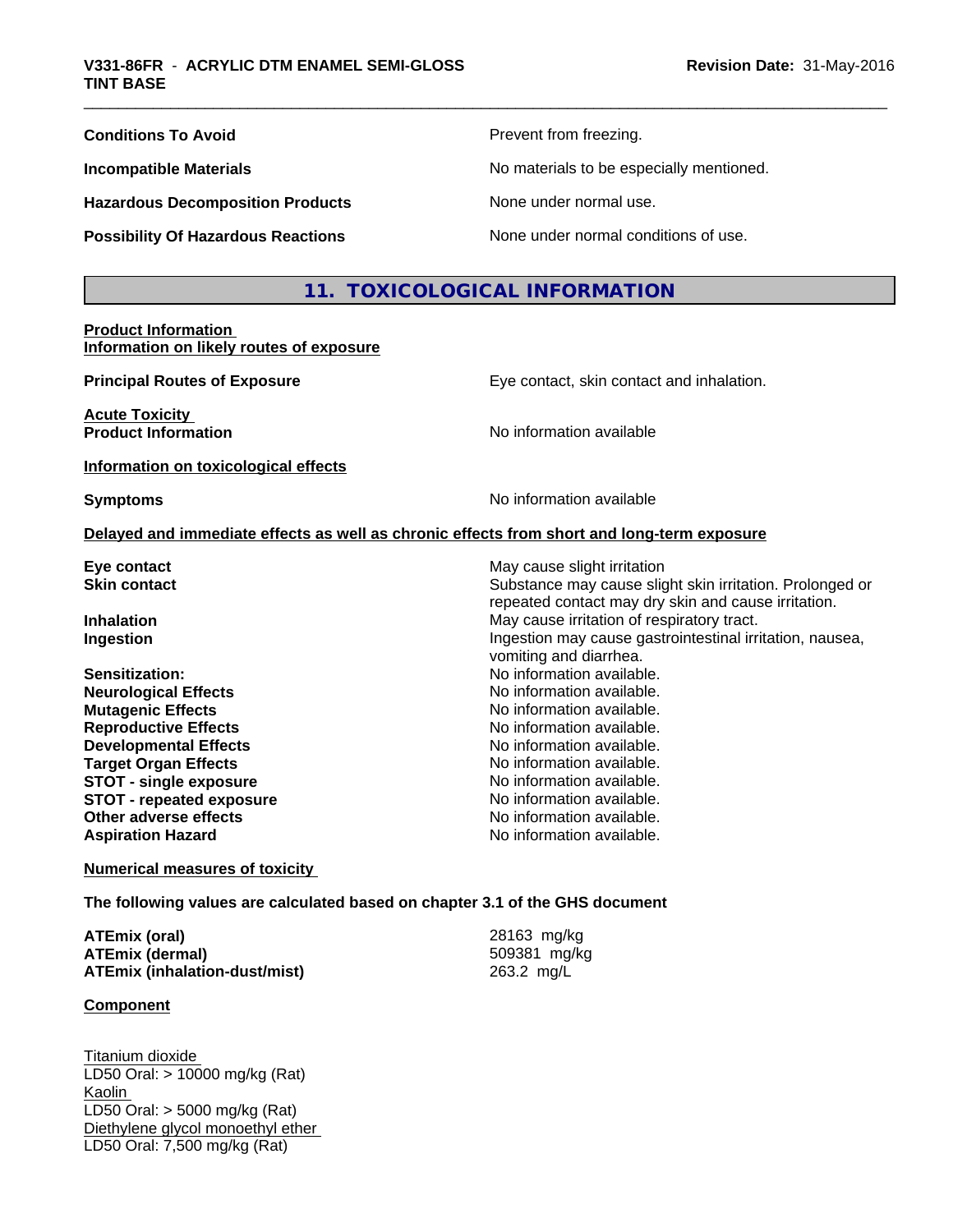LD50 Dermal: 4200 mg/kg (Rabbit) LC50 Inhalation (Vapor): > 5240 mg/m<sup>3</sup> (Rat) Zinc oxide LD50 Oral: 5000 mg/kg (Rat) LC50 Inhalation (Dust):  $> 5700$  mg/m<sup>3</sup> (Rat, 4 hr.)

## **Chronic Toxicity**

## **Carcinogenicity**

*The information below indicateswhether each agency has listed any ingredient as a carcinogen:.*

| <b>Chemical Name</b>          | <b>IARC</b>                     | <b>NTF</b> |
|-------------------------------|---------------------------------|------------|
|                               | 2B<br>Possible Human Carcinogen |            |
| l ma<br>⊧dioxide<br>I itanium |                                 |            |

Although IARC has classified titanium dioxide as possibly carcinogenic to humans (2B), their summary concludes: "No significant exposure to titanium dioxide is thought to occur during the use of products in which titanium dioxide is bound to other materials, such as paint."

#### **Legend**

IARC - International Agency for Research on Cancer NTP - National Toxicity Program OSHA - Occupational Safety & Health Administration

**12. ECOLOGICAL INFORMATION**

## **Ecotoxicity Effects**

The environmental impact of this product has not been fully investigated.

## **Product Information**

## **Acute Toxicity to Fish**

No information available

## **Acute Toxicity to Aquatic Invertebrates**

No information available

## **Acute Toxicity to Aquatic Plants**

No information available

## **Persistence / Degradability**

No information available.

## **Bioaccumulation / Accumulation**

No information available.

## **Mobility in Environmental Media**

No information available.

#### **Ozone**

No information available

## **Component**

## **Acute Toxicity to Fish**

Titanium dioxide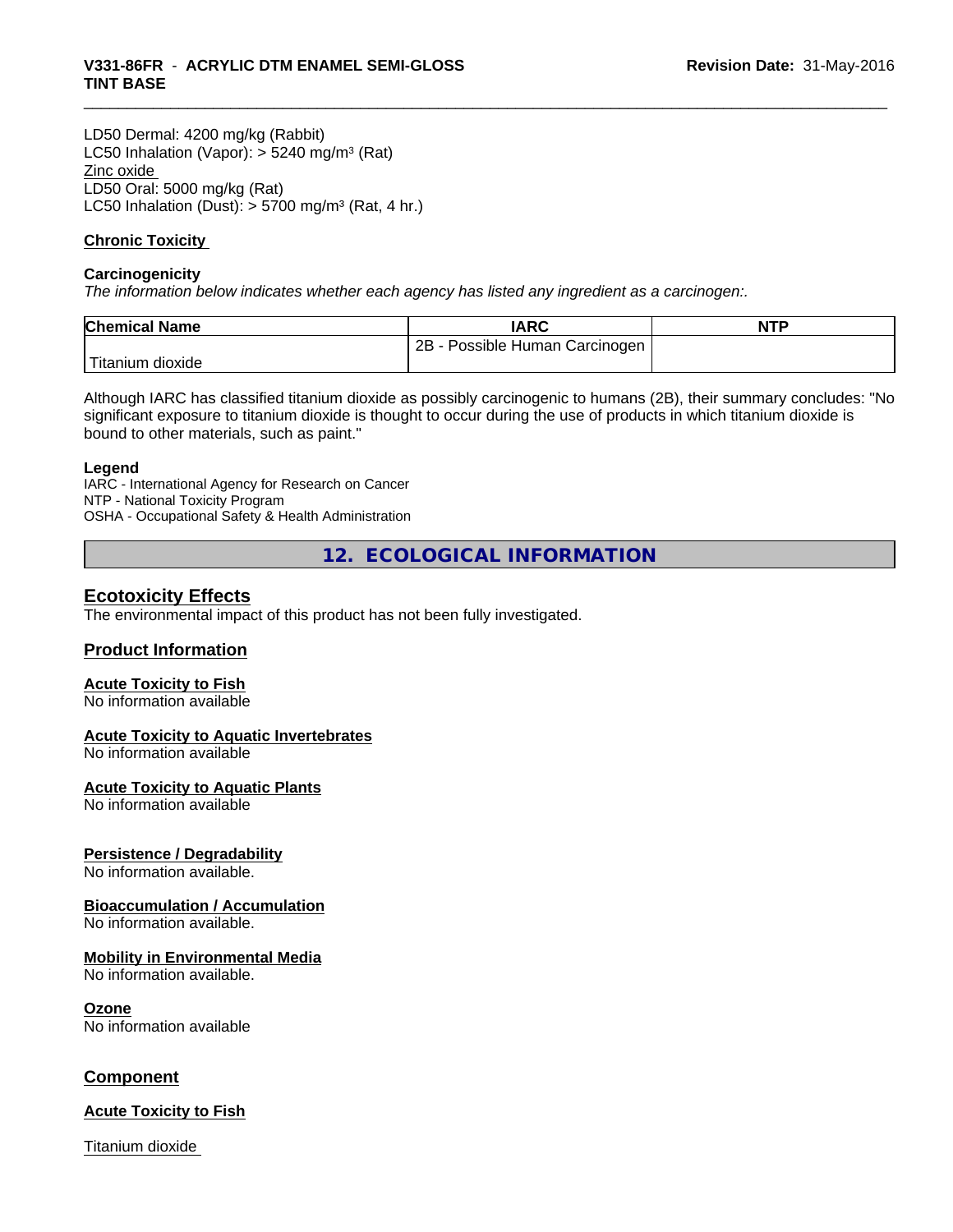#### $LC50:$  > 1000 mg/L (Fathead Minnow - 96 hr.)

#### **Acute Toxicity to Aquatic Invertebrates**

No information available

#### **Acute Toxicity to Aquatic Plants**

No information available

**13. DISPOSAL CONSIDERATIONS**

**Waste Disposal Method Dispose of in accordance with federal, state, provincial,** and local regulations. Local requirements may vary, consult your sanitation department or state-designated environmental protection agency for more disposal options.

## **14. TRANSPORT INFORMATION**

**TDG** Not regulated

**ICAO / IATA** Not regulated

**IMDG / IMO** Not regulated

## **15. REGULATORY INFORMATION**

## **International Inventories**

**TSCA: United States** Yes - All components are listed or exempt. **DSL: Canada** Yes - All components are listed or exempt.

## **National Pollutant Release Inventory (NPRI)**

## **NPRI Parts 1- 4**

This product contains the following Parts 1-4 NPRI chemicals:

| <b>Chemical Name</b>                 | <b>CAS-No</b>  | Weight % (max) | <b>NPRI Parts 1-4</b> |  |
|--------------------------------------|----------------|----------------|-----------------------|--|
| Propanoic acid, 2-methyl-, monoester | 25265-77-4     | - 5%           | Listed                |  |
| with 2,2,4-trimethyl-1,3-pentanediol |                |                |                       |  |
| Diethylene glycol monoethyl ether    | $111 - 90 - 0$ | 1 - 5%         | Listed                |  |
| Zinc phosphate                       | 7779-90-0      | $0.25 - 0.5\%$ | Listed                |  |
| Zinc oxide                           | 1314-13-2      | $0.1 - 0.25\%$ | Listed                |  |
|                                      |                |                |                       |  |

## **NPRI Part 5**

This product contains the following NPRI Part 5 Chemicals:

*None*

## **WHMIS Regulatory Status**

This product has been classified in accordance with the hazard criteria of the Hazardous Products Regulations (HPR) and the SDS contains all the information required by the HPR.